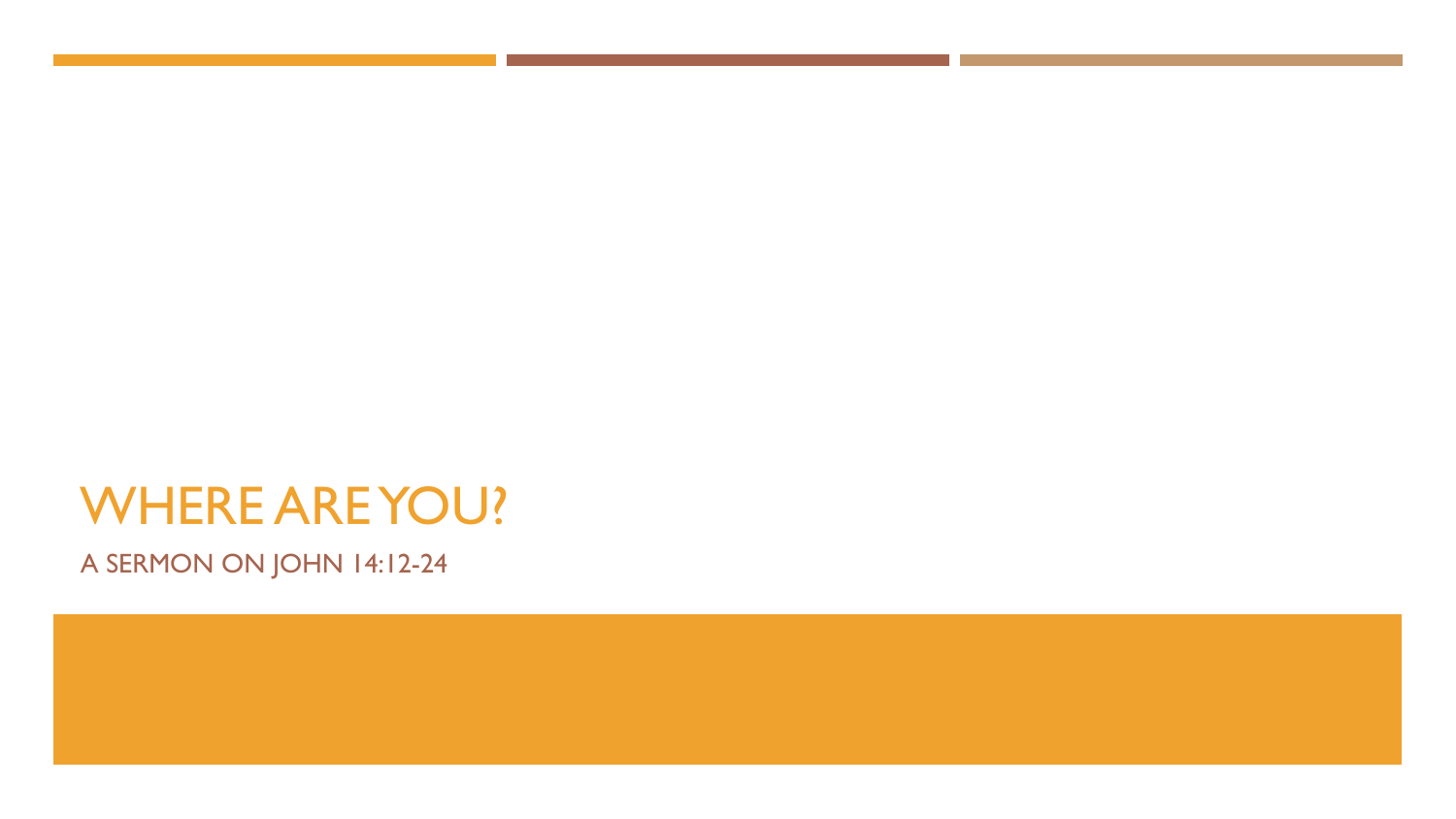# REASSURING THE DISCIPLES

"I will ask the Father, and He will give you another [Paraclete], to be with You forever."

*John 14:16 (NRSV)*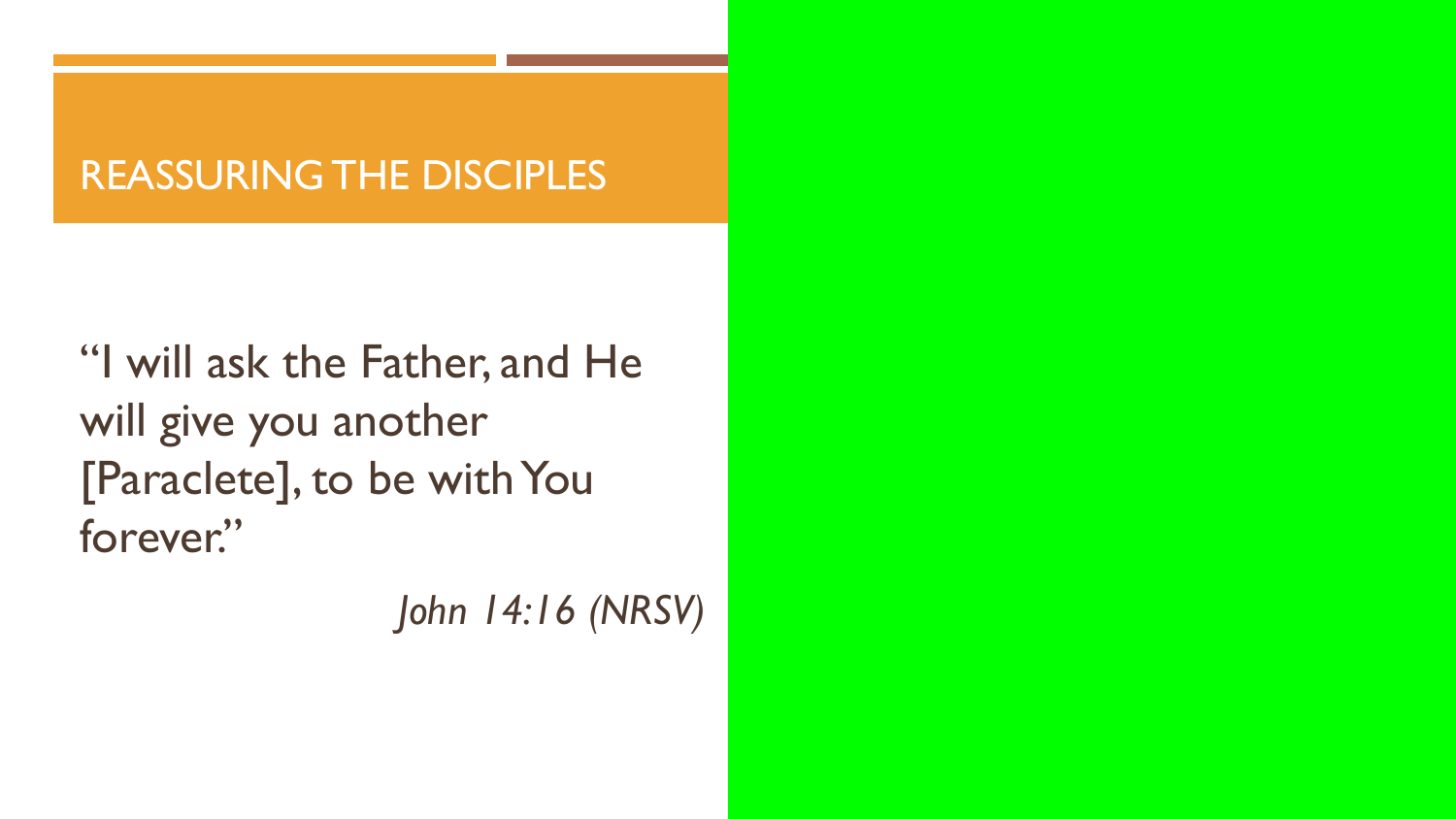#### REASSURING THE DISCIPLES

"I will not leave you orphaned; I am coming to you."

*John 14:18 (NRSV)*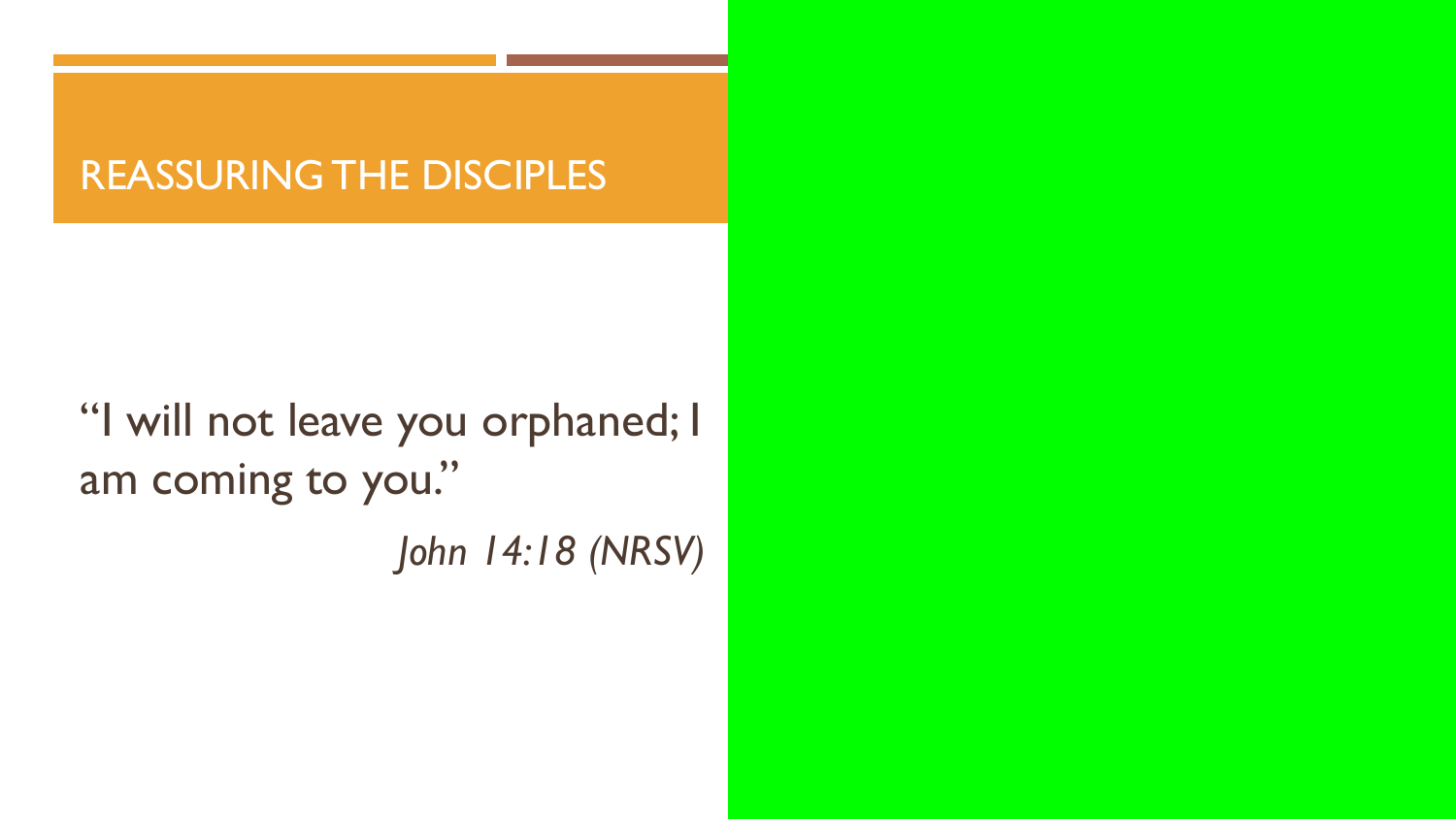# REASSURING THE DISCIPLES

"Those who love me will keep My word, and My Father will love them, and We will come to them and make Our home with them."

*John 14:23 (NRSV)*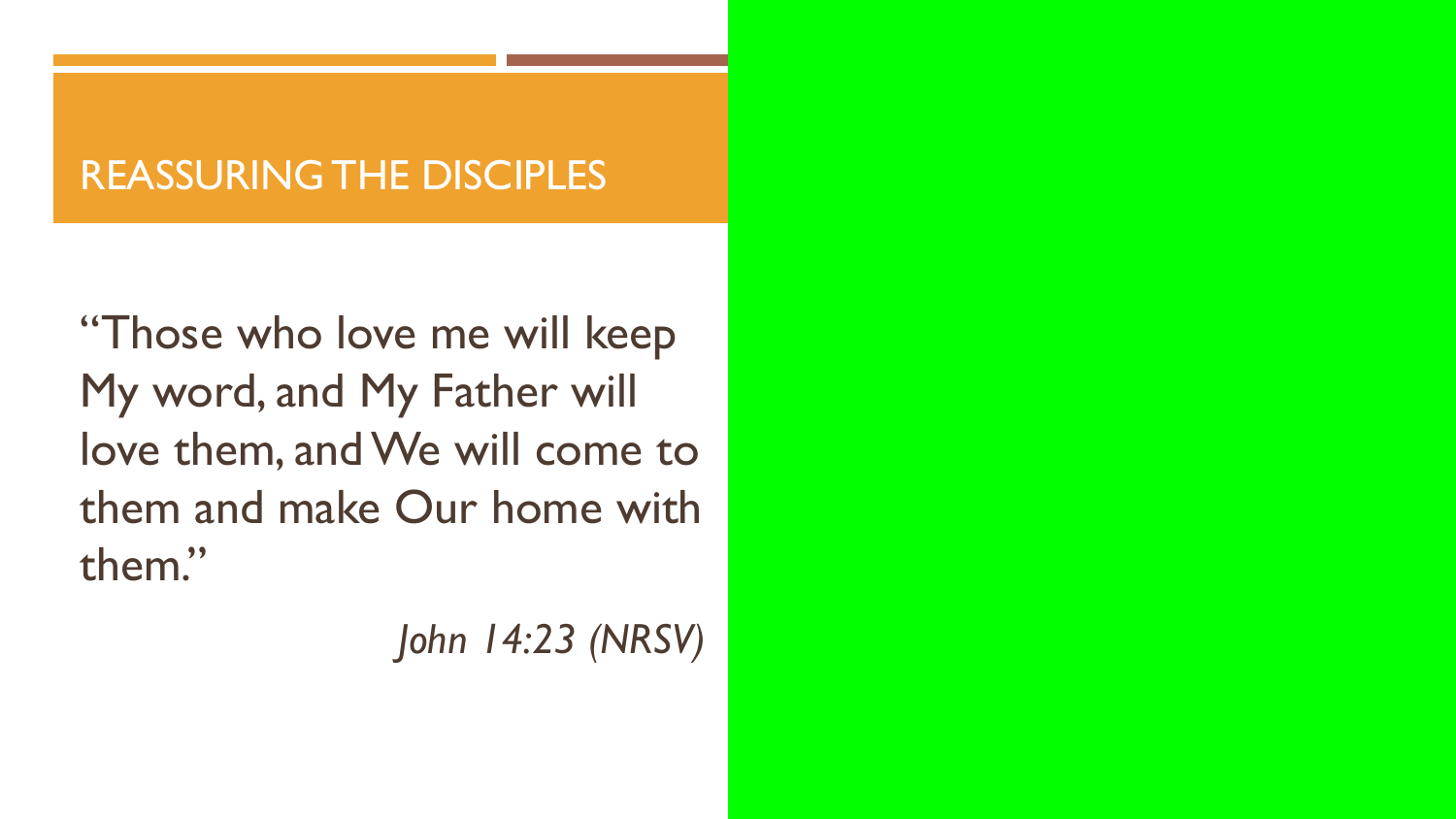# PARACLETE'S MISSION

We believe in God: who has created and is creating, who has come in Jesus, the Word made flesh, to reconcile and make new, who works in us and others by the Spirit.

We trust in God.

*The New Creed*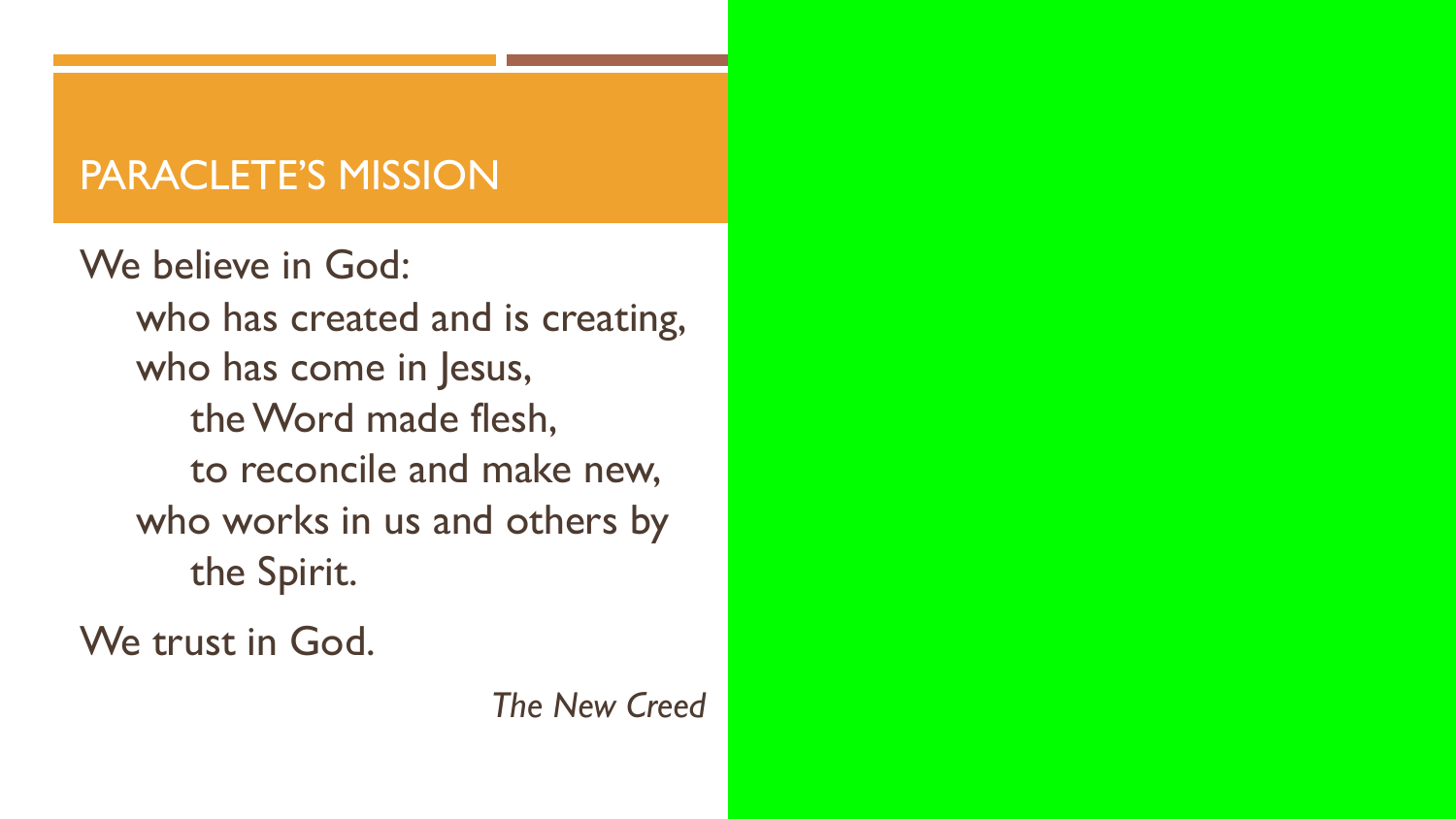### PARACLETE'S MISSION

- **Father offers possibility**
- **Son expresses possibility**
- **Spirit restores possibility**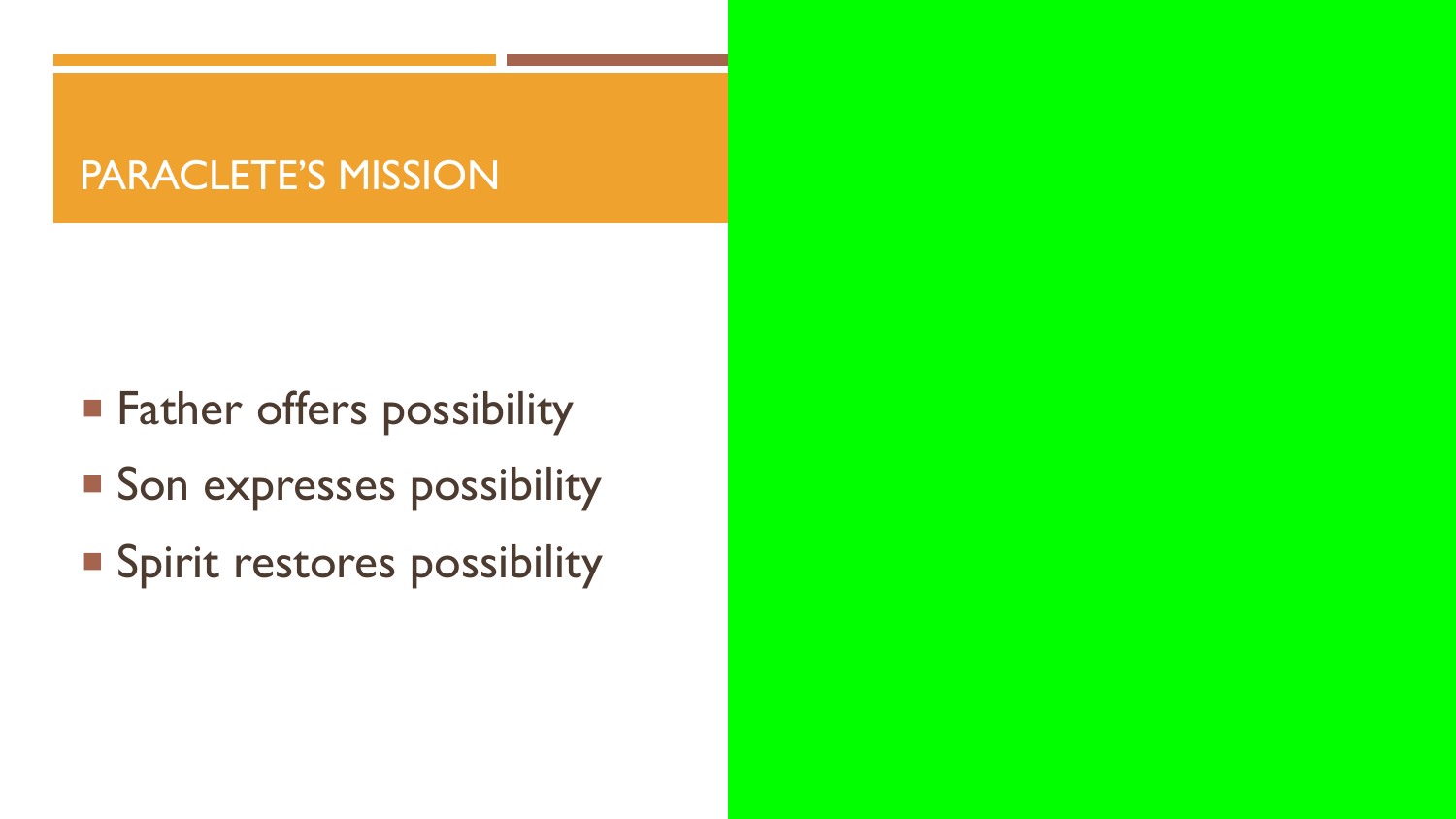# PARACLETE'S MISSION

- **Paraclete as encourager,** comforter, helper, advocate
- **Example 12 Like "Wonderful Counselor,** Mighty God, Everlasting Father, Prince of Peace." (Isaiah 9:6)
- **Paraclete continues Jesus**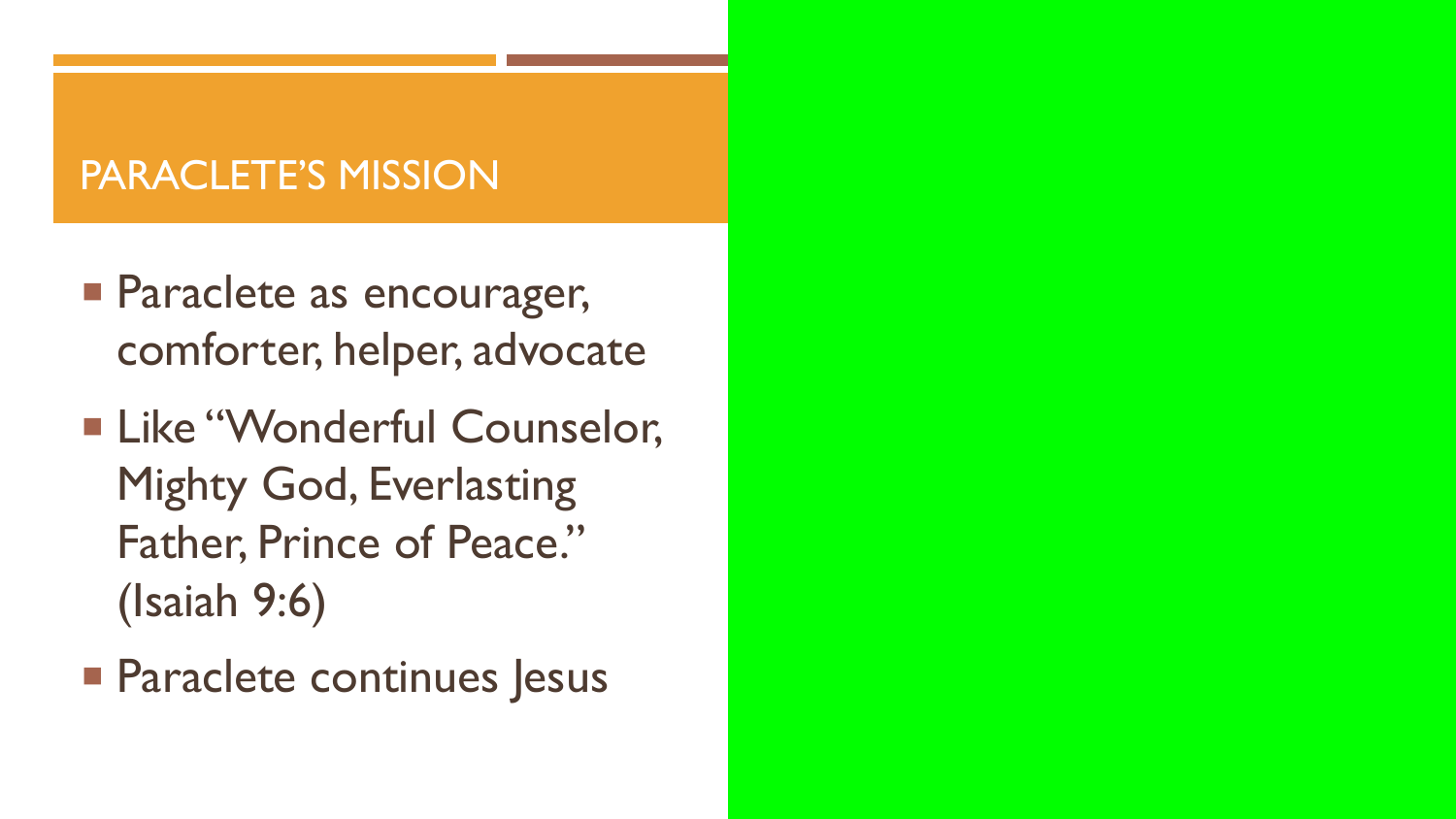- **E** Loving Jesus is keeping His **Commands** 
	- Caring for each other
	- **Recognizing importance of each** other
- **Not just limerence** 
	- **In It's a deeper choice**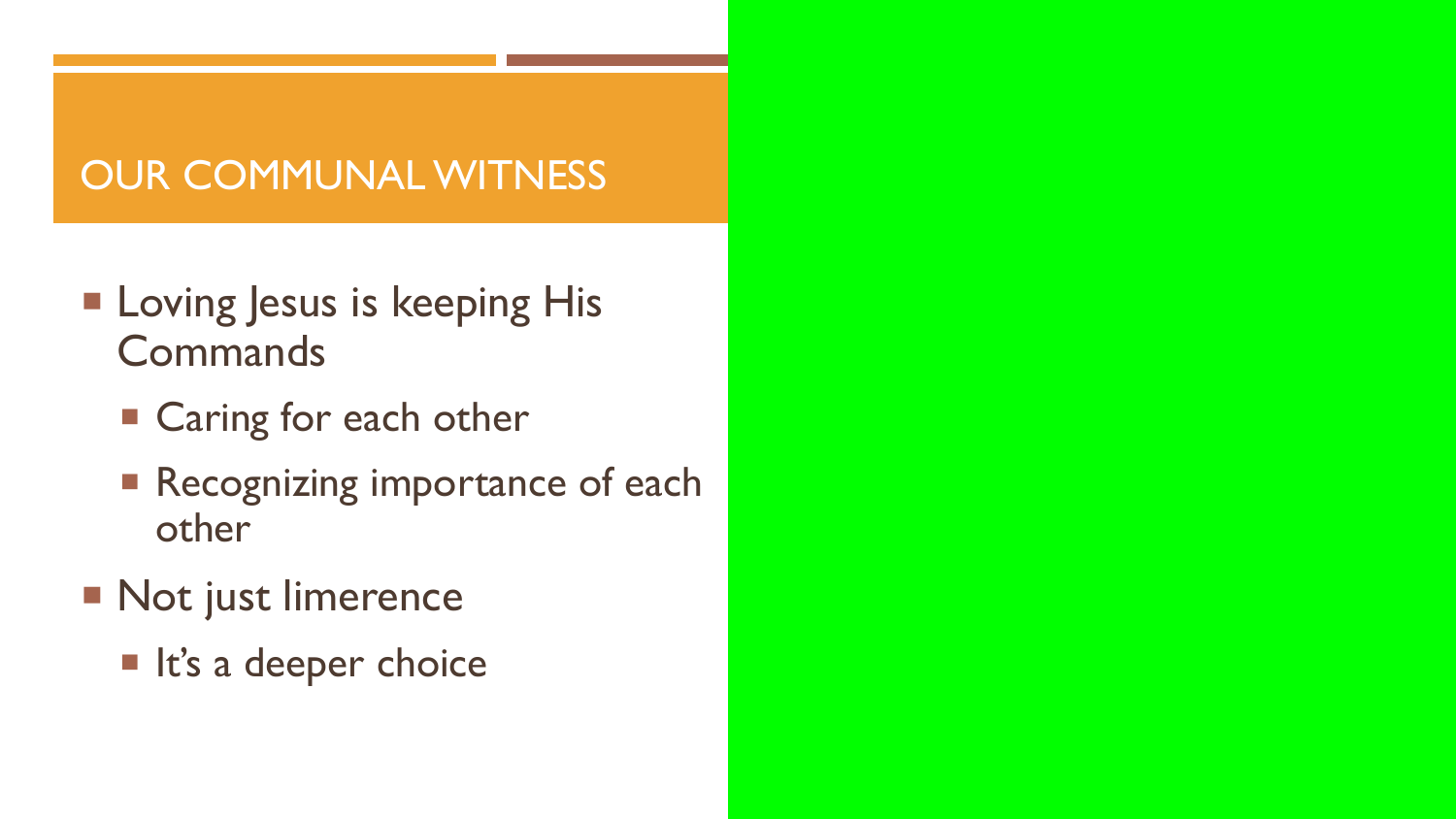- **Example 1** Loving the Father
	- Caring for what we can be
	- **Recognizing importance of** what we can be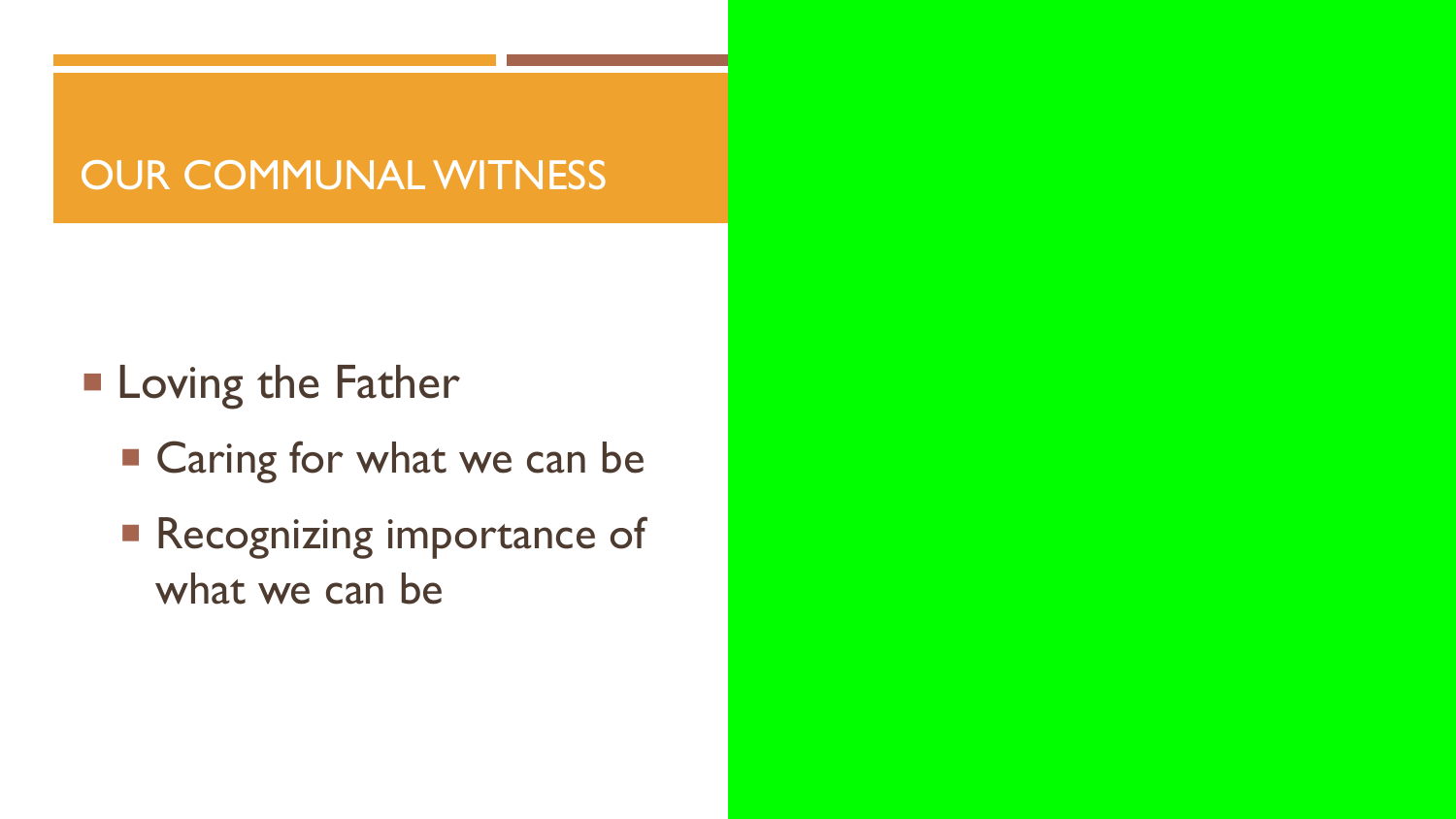- **E** Loving the Son
	- Caring for what we can do
	- **Recognizing importance of** what we can do